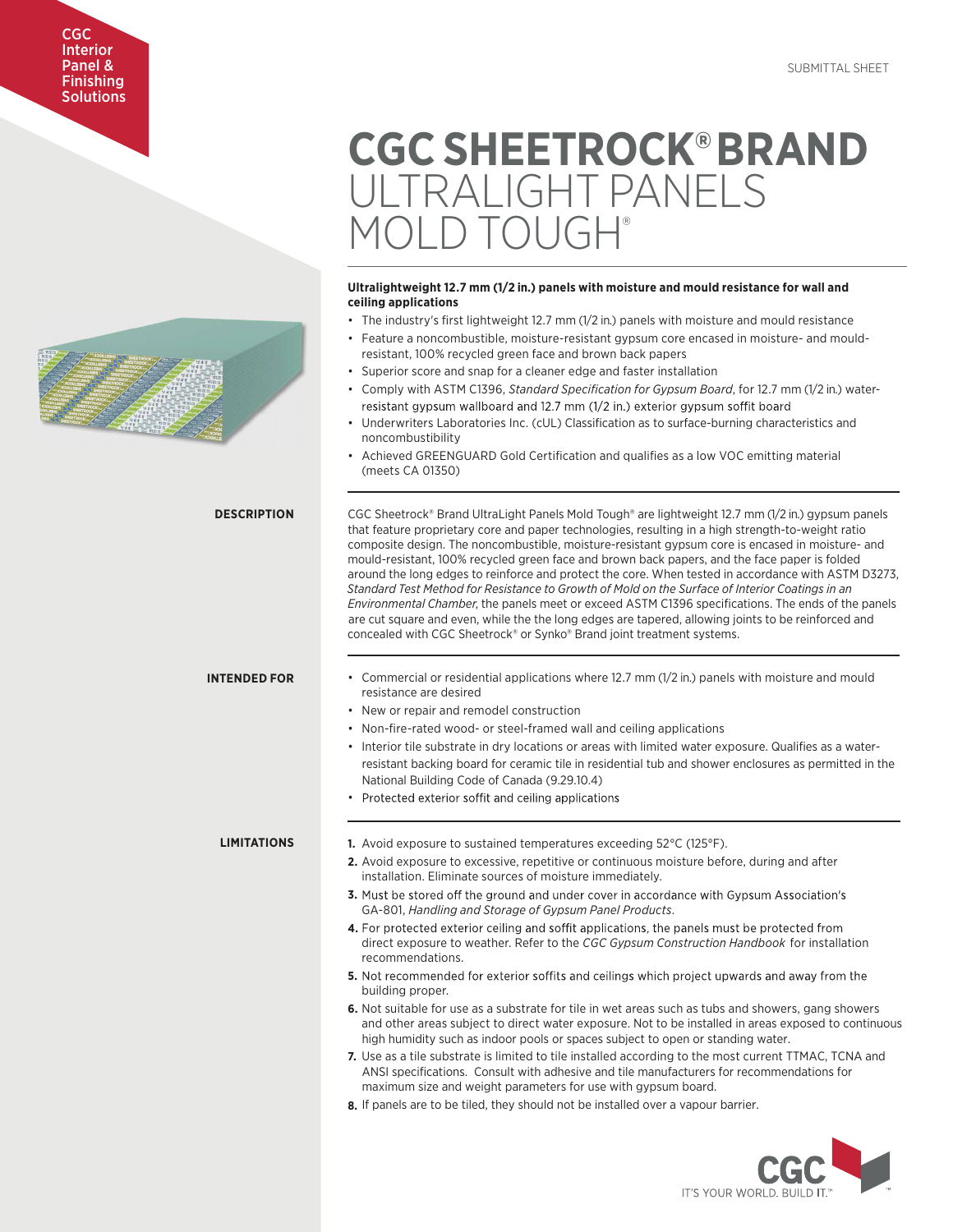#### **INTERIOR INSTALLATION, FINISHING AND DECORATING** INSTALLATION

For maximum framing spacing in non-fire-resistance-rated applications of gypsum panel products, refer to Gypsum Association's GA-216, *Specifications for the Application and Finishing of Gypsum Panel Products* or ASTM C840, *Standard Specification for Application and Finishing of Gypsum Board*.

#### **Maximum Framing Spacing for Single-Layer Application**

| <b>Location</b>       | <b>Gypsum Panel Thickness</b> | <b>Gypsum Panel Orientation to Framing</b> | <b>Maximum Framing Spacing OC</b> |
|-----------------------|-------------------------------|--------------------------------------------|-----------------------------------|
| Ceilings <sup>1</sup> | 12.7 mm $(1/2$ in.)           | Parallel                                   | 406 mm (16 in.)                   |
|                       |                               | Perpendicular                              | 610 mm (24 in.)                   |
| Walls                 | 12.7 mm $(1/2$ in.)           | Parallel                                   | 610 mm (24 in.)                   |
|                       |                               | Perpendicular                              | 610 mm (24 in.)                   |

#### **Maximum Framing Spacing for Multi-Layer Application Without Adhesive Between Layers**

| <b>Location</b>       | <b>Gypsum Panel Thickness</b> | <b>Gypsum Panel Orientation to Framing</b> | <b>Maximum Framing Spacing OC</b> |
|-----------------------|-------------------------------|--------------------------------------------|-----------------------------------|
| Ceilings <sup>1</sup> | 12.7 mm $(1/2$ in.)           | Parallel                                   | 406 mm (16 in.)                   |
|                       |                               | Perpendicular                              | 610 mm (24 in.)                   |
| Walls                 | 12.7 mm $(1/2$ in.)           | Parallel                                   | 610 mm (24 in.)                   |
|                       |                               | Perpendicular                              | 610 mm (24 in.)                   |

#### **Note:**

1. On ceilings to receive water-based texture material, 12.7 mm (1/2 in.) gypsum board shall be applied perpendicular to framing spaced 406 mm (16 in.) OC. See Appendix A.3 of Gypsum Association's GA-216, *Specifications for the Application and Finishing of Gypsum Panel Products* for more information.

#### FINISHING AND DECORATING

For high-quality finishing results, CGC recommends CGC Sheetrock® or Synko® Brand interior finishing products.

Painting products and systems should be used that comply with recommendations and requirements in Appendices of ASTM C840. For priming and decorating with paint, texture or wall covering, follow manufacturer's directions for materials used. Gypsum Association's GA-214, *Recommended Levels of Finish for Gypsum Board, Glass Mat and Fiber-Reinforced Gypsum Panels*  should be referred to in order to determine the level of finishing needed to ensure a surface properly prepared to accept the final decoration.

All surfaces, including applied joint compound, must be thoroughly dry, dust-free and not glossy. Prime with CGC Sheetrock® Brand First Coat™ Primer, Synko® Brand Pre-Coat™ Drywall Surface Equalizer or with an undiluted, interior latex flat paint with high-solids content. Allow to dry before decorating.

To improve fastener concealment where gypsum panel walls and ceilings will be subjected to critical artificial or natural lighting, or will be decorated with a gloss paint (eggshell, semigloss or gloss), the gypsum panel should be skim coated with joint compound. This equalizes suction and texture differences between the drywall face paper and the finished joint compound before painting. When a Level 5 finish is required, use CGC Sheetrock® Brand Tuff-Hide™ Primer-Surfacer. See, CGC Sheetrock® Brand Tuff-Hide™ Primer-Surfacer Submittal Sheet (JC0156) for limitations and application instructions.

For more information, refer to CGC literature,*Finishing & Decorating Gypsum Panels White Paper*(J2010).